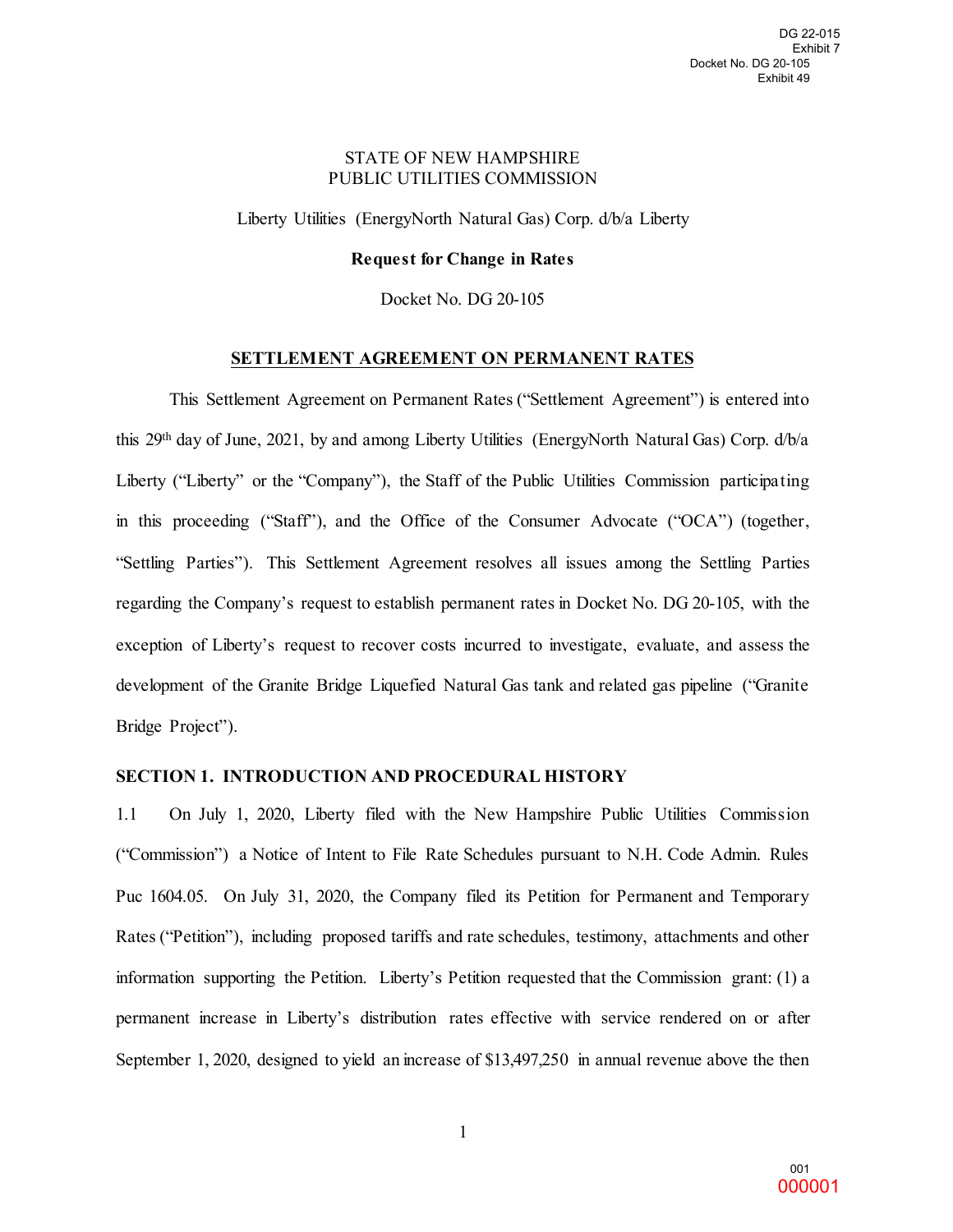*The Wall Street Journal* on the first business day of the month preceding the calendar quarter ("Prime Rate").

6.5 The Company shall submit the initial PTAM filing covering the period described in Section 6.3 on or before August 20, 2021, and the PTAM distribution rate adjustment for that period shall be effective with service rendered on and after November 1, 2021. Filings covering subsequent property tax years shall be made on or before March 10 using property tax bills received during the prior calendar year for adjustments to distribution rates effective May 1.

6.6 Billing determinants used for adjusting the Revenue Per Customer (RPC) amounts for the initial PTAM adjustment, as described in Section 11, for the purpose of the PTAM adjustment, shall be the same as the calendar year 2020 billing determinants used for the purpose of the first step adjustment (see Section 5.1). Billing determinants used for subsequent PTAM adjustments shall be the annual billing determinants for the calendar year that corresponds to the year that the local property tax bills were received for that particular PTAM reconciliation. Docket No. DG 20-105<br>Exhibit 49<br>calendar quarter<br>cribed in Section<br>that period shall<br>ering subsequent<br>received during<br>) amounts for the<br>AM adjustment,<br>rpose of the first<br>AM adjustments<br>the year that the<br>ally higher CNG<br>yea DG 22-015<br>Exhibit 7<br>C-105<br>C-105<br>ibit 49<br>arter<br>sibit 49<br>arter<br>tion<br>shall<br>uent<br>img<br>prints first<br>tion<br>shall<br>uent<br>img<br>prints the ent,<br>first<br>chist<br>chist<br>chist<br>chist<br>chist<br>chist<br>chist<br>chist<br>chist<br>chist<br>chist<br>chist<br>chist<br>chist<br>ch

### **SECTION 7. KEENE CONVERSION TO CNG**

l

7.1 Keene Cost of Gas. The Company shall recover one-half of the incrementally higher CNG supply costs as compared to the propane supply cost, $8$  incurred from the commencement of CNG service through October 31, 2021, to be recovered through inclusion over one year in the next Keene cost of gas during the winter or summer periods consistent with the season in which the incremental costs were originally incurred. The Company shall provide the supporting calculations

<span id="page-1-0"></span><sup>8</sup> Incremental CNG supply cost/savings shall be calculated by multiplying the CNG therm purchases by the difference between the average per therm CNG supply cost and the propane supply costs for the applicable summer/winter period. Average CNG supply costs shall include all CNG supplier charges properly allocated between summer and winter periods. Average propane supply costsshall include Mont Belvieu propane pricing, transportation costs, and Broker Fee.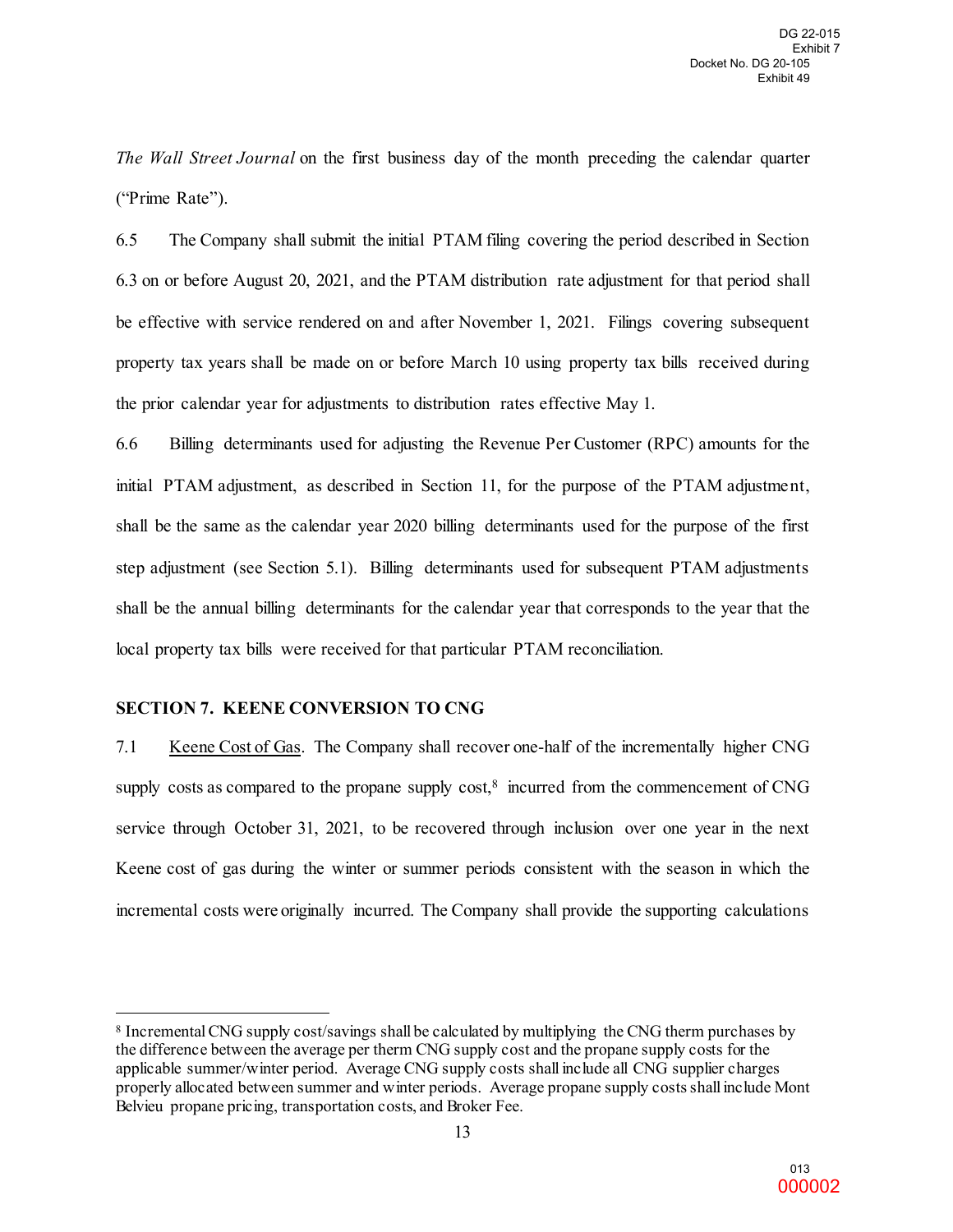in the Winter 2021-2022 Keene Cost of Gas filing. Incremental CNG supply costs through the 2020-2021 winter period are provided in Appendix 4.

(a) Beginning November 1, 2021, if the CNG supply cost is higher than the propane supply cost as described in footnote 8, the Company shall recover one-half of the incrementally higher CNG supply cost, as determined through the cost of gas reconciliation process. If the CNG supply cost is lower than the propane supply cost, the Company shall recover and retain the full amount of the incrementally lower CNG supply cost up to the amount of incrementally higher CNG costs accrued since the commencement of CNG service, which have not then been recovered from customers, at which point the Company shall recover and retain one-half of the incrementally lower CNG supply costs. Reconciliation of the incremental CNG supply costs shall occur semi-annually in the Winter and Summer Cost of Gas filings, as applicable. A sample calculation of incremental CNG supply costs/savings, using non-confidential, hypothetical pricing, is illustrated in Appendix 5. Docket No. DG 20-105<br>
Exhibit 49<br>
costs through the<br>
e propane supply<br>
the incrementally<br>
tion process. If<br>
shall recover and<br>
to the amount of<br>
G service, which<br>
any shall recover<br>
onciliation of the<br>
md Summer Cost<br>
al C DG 22-015<br>
Exhibit 7<br>
C-105<br>
Exhibit 7<br>
C-105<br>
ibit 49<br>
u the<br>
pply<br>
tally<br>
s. If<br>
and<br>
at of<br>
hich<br>
over<br>
f the<br>
Cost<br>
pply<br>
5.<br>
b the<br>
ture<br>
Gas<br>
: (1)<br>
(1)<br>
S.<br>
if (1)<br>
1)<br>
5.<br>
if (1)<br>
5.<br>
1)<br>
5.<br>
1)<br>
5.<br>
1)<br>
5.<br>
1)<br>
1)

(b) CNG demand costs shall be allocated 75% to the winter period and 25% to the summer period until such time as otherwise determined by the Commission in a future proceeding. Any change in allocation shall be implemented during a Winter Cost of Gas filing.

7.2 Keene Expansion. Phase 1 of the Keene conversion to natural gas shall consist of: (1) installation of the existing temporary CNG facility; (2) conversion of the propane-air customers premises at the Monadnock Marketplace to natural gas as of the date of this Settlement; and (3) acquisition of customers at any additional premises not currently physically connected to the gas utility system in Keene after the date of this settlement who would be served CNG from both the existing CNG temporary facility and through existing mains. An "existing main" is one that has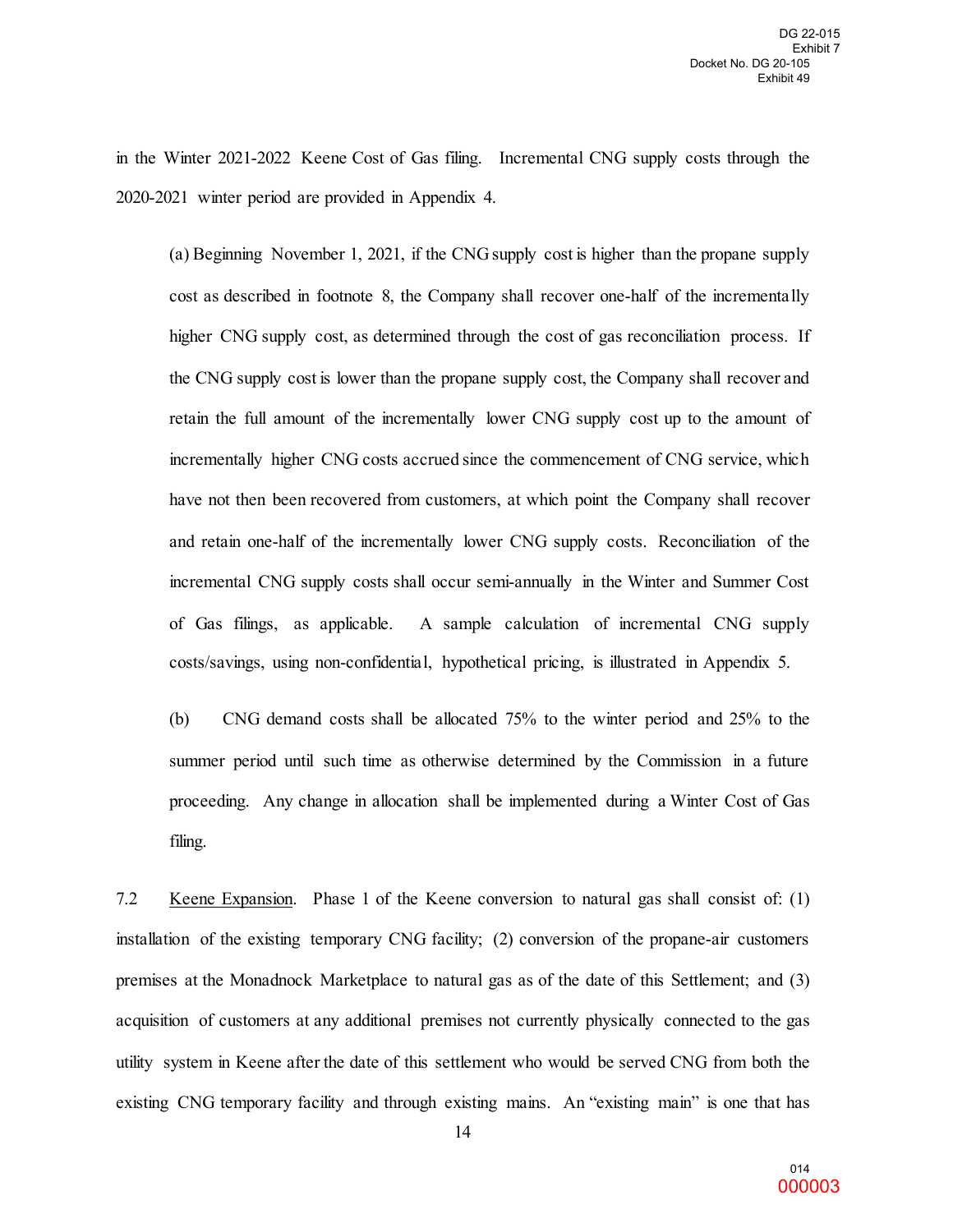# **Incremental CNG Supply Costs through October 2021 Amount to be Recovered/(Refunded) Through Keene COG Rates**

|                                                                                                                                                                                                              |         |                                                                                                                                                                                              |          | DG 22-015<br>Exhibit 7<br>Docket No. DG 20-105<br>Exhibit 49 |  |  |
|--------------------------------------------------------------------------------------------------------------------------------------------------------------------------------------------------------------|---------|----------------------------------------------------------------------------------------------------------------------------------------------------------------------------------------------|----------|--------------------------------------------------------------|--|--|
|                                                                                                                                                                                                              |         |                                                                                                                                                                                              |          | <b>Docket No. DG 20-105</b><br><b>Appendix 4</b>             |  |  |
|                                                                                                                                                                                                              |         |                                                                                                                                                                                              |          | Page 1 of 1                                                  |  |  |
|                                                                                                                                                                                                              |         | <b>Incremental CNG Supply Costs through October 2021</b><br>Amount to be Recovered/(Refunded) Through Keene COG Rates<br>CNG Increment Cost/Saving Risk Sharing - 50% Shareholder/Ratepayers |          |                                                              |  |  |
|                                                                                                                                                                                                              |         | Incremental CNG Supply Costs - October 2019 thru October 2021                                                                                                                                |          |                                                              |  |  |
| <b>COG</b> Period                                                                                                                                                                                            | Year    | Amount                                                                                                                                                                                       | Deferred | (Refund)/Charge                                              |  |  |
| Summer                                                                                                                                                                                                       | 2019    | 5,048                                                                                                                                                                                        |          | (2,524)                                                      |  |  |
| Winter                                                                                                                                                                                                       | 2019-20 | 132,469                                                                                                                                                                                      | 132,533  | 66,299                                                       |  |  |
| Summer                                                                                                                                                                                                       | 2020    | 16,214                                                                                                                                                                                       | 16,214   | 8,107                                                        |  |  |
| Winter - Note 1                                                                                                                                                                                              | 2020-21 | 136,525                                                                                                                                                                                      |          | (68,263)                                                     |  |  |
| Summer - Note 2                                                                                                                                                                                              | 2021    | 4,012                                                                                                                                                                                        |          | (2,006)                                                      |  |  |
| <b>Total Summer</b>                                                                                                                                                                                          |         | 25,274                                                                                                                                                                                       | 16,214   | 3,577                                                        |  |  |
| <b>Total Winter</b>                                                                                                                                                                                          |         | 268,994                                                                                                                                                                                      | 132,533  | (1,964)                                                      |  |  |
| <b>Combined Total</b>                                                                                                                                                                                        |         | 294,268                                                                                                                                                                                      | 148,747  | 1,613                                                        |  |  |
| Note 2 - Estimated CNG incremental cost based on projected usage and costs filed in DG 21-050<br>(Keene 2021 Summer COG). Actual CNG incremental costs/savings to be determined in Keene 2022<br>Summer COG. |         |                                                                                                                                                                                              |          |                                                              |  |  |
|                                                                                                                                                                                                              |         |                                                                                                                                                                                              |          |                                                              |  |  |
|                                                                                                                                                                                                              |         |                                                                                                                                                                                              |          |                                                              |  |  |
|                                                                                                                                                                                                              |         |                                                                                                                                                                                              |          |                                                              |  |  |
|                                                                                                                                                                                                              |         |                                                                                                                                                                                              |          |                                                              |  |  |
|                                                                                                                                                                                                              |         |                                                                                                                                                                                              |          |                                                              |  |  |
|                                                                                                                                                                                                              |         |                                                                                                                                                                                              |          |                                                              |  |  |
|                                                                                                                                                                                                              |         |                                                                                                                                                                                              |          |                                                              |  |  |
|                                                                                                                                                                                                              |         |                                                                                                                                                                                              |          |                                                              |  |  |
|                                                                                                                                                                                                              |         |                                                                                                                                                                                              |          | 033<br>000004                                                |  |  |